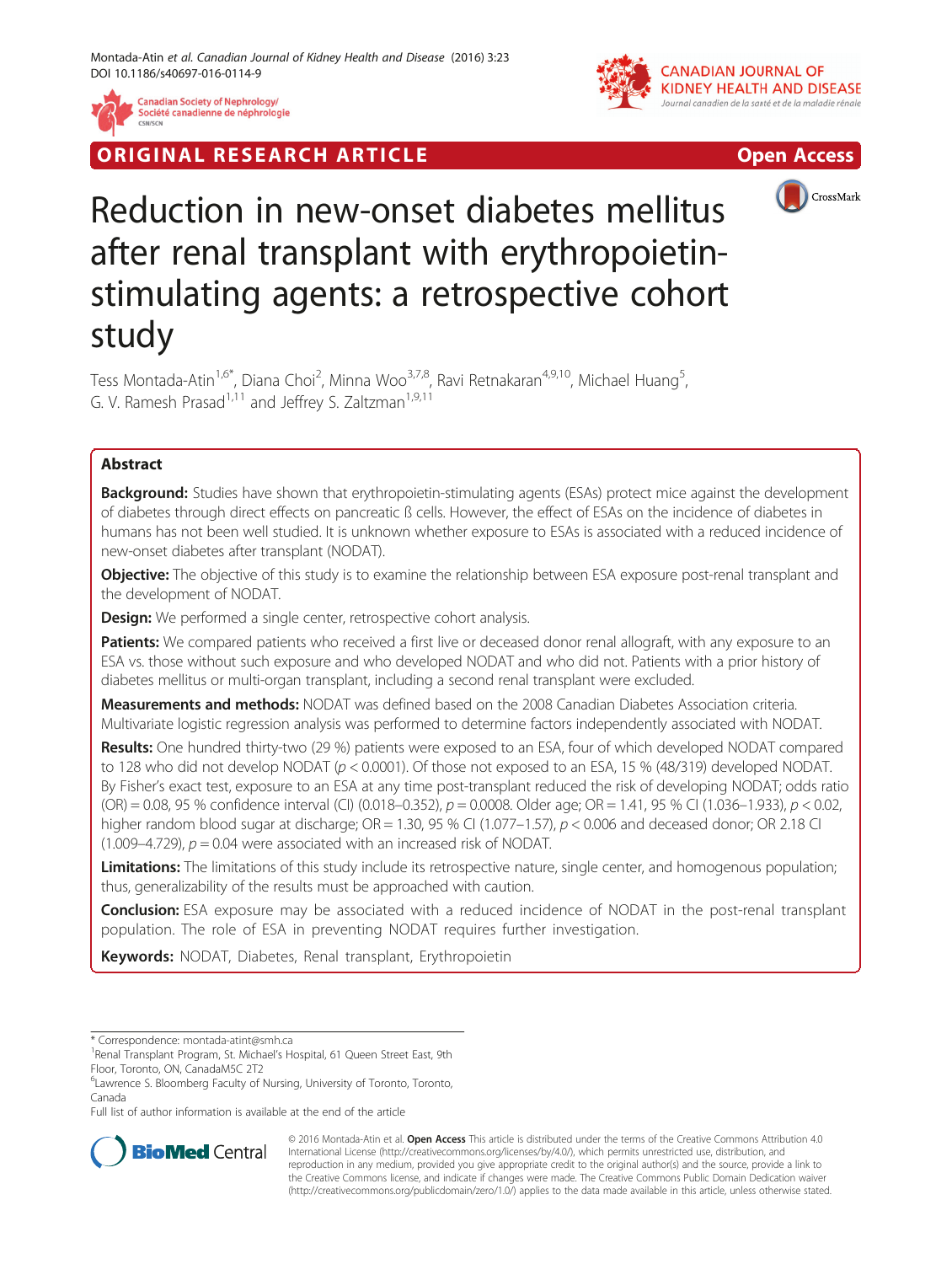## Abrégé

Mise en contexte: Des études ont démontré que les agents stimulant l'érythropoïèse (ASE) protègent les souris contre le développement du diabète par leur action directe sur les cellules bêta du pancréas. Toutefois, l'effet des ASE sur l'incidence du diabète chez l'humain n'a pas fait l'objet d'études approfondies. On ignore toujours si l'exposition aux ASE est associée à une réduction de l'incidence de l'apparition du diabète sucré post-transplantation (DSPT).

Objectifs de l'étude: Cette étude visait à évaluer la relation entre l'exposition aux ASE à la suite d'une greffe de rein et la survenue du DSPT.

Modèle d'étude: Il s'agit d'une étude de cohorte rétrospective qui s'est tenue dans un seul centre.

Participants: Nous avons comparé les cas de patients qui recevaient une première allogreffe de rein, d'un donneur vivant ou décédé. Les comparaisons ont porté sur la présence ou l'absence d'une exposition aux ASE à la suite de la transplantation et sur le fait de développer ou non un DSPT conséquemment. Les patients ayant un historique de diabète sucré ou ayant subi une transplantation multiorganes dans le passé, y compris une deuxième greffe de rein, ont été exclus de l'étude.

Méthodologie: La manifestation d'un DSPT a été déterminée selon des critères établis par l'Association Canadienne du Diabète en 2008. L'analyse par régression logistique multivariée a été utilisée pour déterminer les facteurs indépendamment liés au DSPT.

Résultats: Sur les 132 patients (29 %) exposés aux ASE à la suite de la greffe, seuls quatre ont développé un DSPT (p < 0,000 1). Des patients qui n'avaient pas été exposés aux ASE, 15 % (48/319) ont développé un DSPT. Selon le test exact de Fisher, l'exposition à un ASE, peu importe le moment après la transplantation, a eu pour effet de réduire le risque de développer un DSPT [rapport de cote (RC) = 0,08 ; intervalle de confiance (IC) à 95 % (0,018-0,352), p = 0, 000 8]. Parmi les facteurs associés à un risque élevé de développer un DSPT, on note l'âge avancé du patient [RC = 1,41 ; IC à 95 % (1,036- 1,933), p < 0,02], une glycémie aléatoire plus élevée à la sortie de l'hôpital [RC = 1,30 ; IC à 95 % (1,077-1,57), p < 0,006] et la transplantation d'un greffon provenant d'un donneur cadavérique [RC = 2,18 ; IC à 95 % (1,009-4,729), p = 0.04].

Limites de l'étude: Cette étude est limitée par sa nature rétrospective et par le fait qu'elle ait été menée à l'intérieur d'un seul centre et au sein d'une population homogène. Par conséquent, la généralisabilité des résultats doit être abordée avec prudence.

Conclusions: L'exposition aux ASE pourrait être associée à une réduction de l'incidence du DSPT au sein de la population des receveurs d'une greffe de rein. Le rôle des ASE dans la prévention du DSPT exige des recherches plus poussées.

## What was known before

We know in animal studies that erythropoietinstimulating agents (ESAs) protect against the development of diabetes through direct effects on pancreatic ß cells and have been associated with improvement in glucose tolerance. Furthermore, patients with end-stage renal disease on hemodialysis treated with ESAs have been shown to have improvement in insulin sensitivity. However, the effect of ESA on the risk of diabetes in post-transplant patients has not been well studied.

# What this adds

This study is relevant as ESA and may be a novel therapy in the prevention of diabetes in the post-renal transplant population.

## Introduction

New-onset diabetes mellitus after renal transplantation (NODAT), a common post-transplant event, adversely affects graft and patient survival and quality of life [\[1](#page-6-0), [2](#page-6-0)]. Evidence suggests that transplant recipients who develop NODAT are at greater risk of graft loss, rejection, and infection as well as diabetes-associated microvascular and macrovascular complications [[3\]](#page-6-0). About one-third of nondiabetic renal transplant recipients develop persistently impaired glucose metabolism by 6 months posttransplantation [[4](#page-6-0)–[6\]](#page-6-0). However, the prevalence of NODAT at our institution is approximately 11.5 %. Risk factors such as advanced age, obesity, male gender, nonwhite ethnicity, a family history of diabetes, and the prescription of corticosteroids and calcineurin-inhibitors are well described [\[7](#page-6-0), [8](#page-6-0)].

The prevalence of anemia post-transplant is dependent on the time of observation after transplantation [\[9](#page-6-0), [10](#page-6-0)]. Although highly prevalent in the pre-transplant population with chronic kidney disease (CKD), anemia is a common event following renal transplantation as well. Studies report variable prevalence of 20 to 53 % at 1-year post transplant [[11, 12](#page-6-0)]. Risk factors for post-transplant anemia include iron deficiency, graft rejection or dysfunction, erythropoietin (EPO) deficiency, viral infection, immunosuppression, infection prophylaxis medications, use of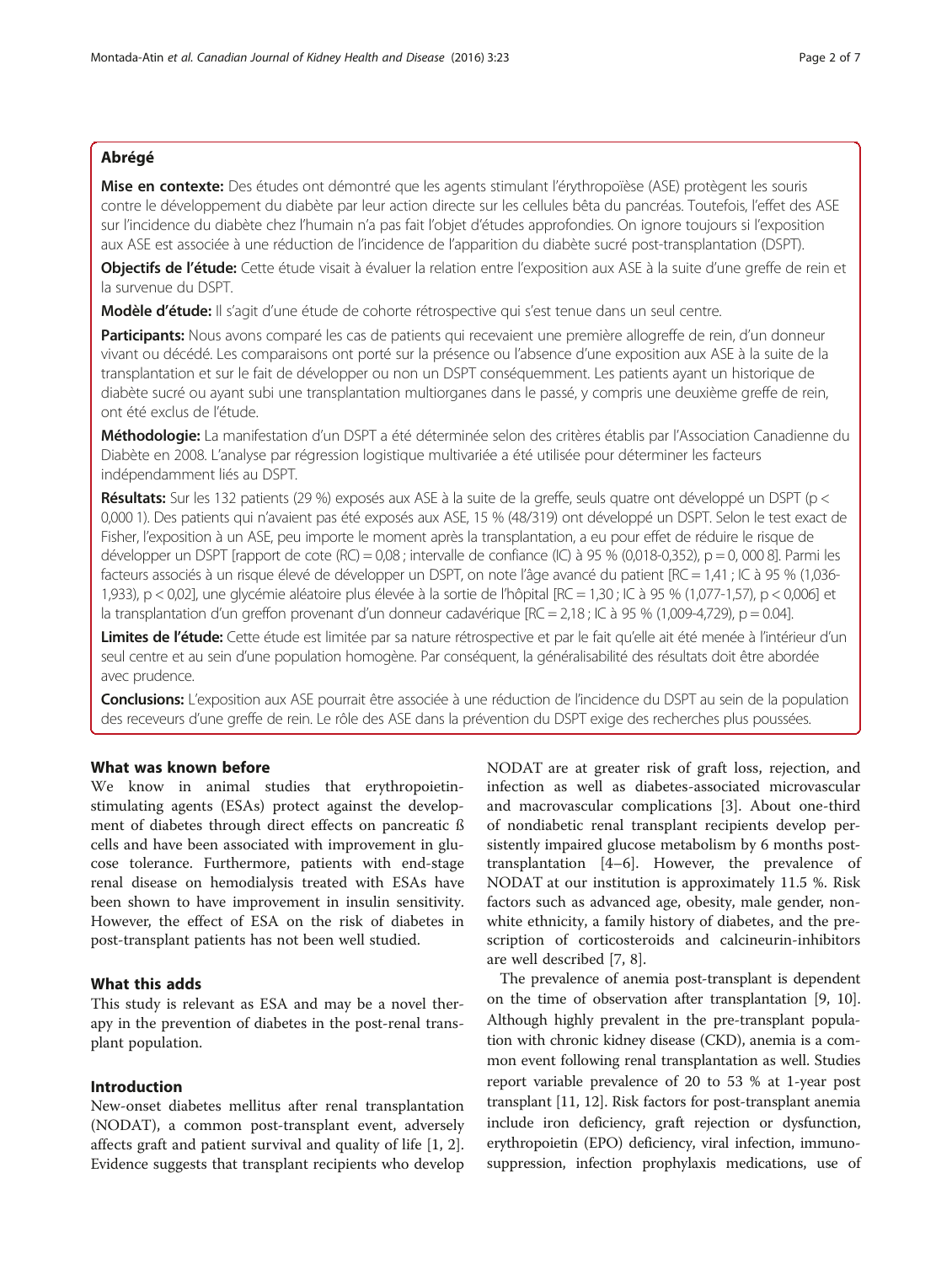angiotensin converting enzyme inhibitors/angiotensin receptor blockers, low serum albumin, and older kidney donors [\[11, 12\]](#page-6-0). However, anemia in the immediate posttransplant period is almost always due to lower than normal hemoglobin targets in CKD and end-stage renal disease population on an ESA, surgical blood loss, and frequent phlebotomy [\[11\]](#page-6-0). Approximately, 10–15 % of post-renal transplant patients require an erythropoietinstimulating agent (ESA) for the treatment of posttransplant anemia.

Erythropoietin (EPO), a hematopoietic growth factor, is largely produced in the kidney and has several biological functions, including the regulation of glucose metabolism [[13\]](#page-6-0). Recombinant EPO forms or ESAs have been used to treat anemia in chronic kidney disease and other conditions [[13](#page-6-0), [14\]](#page-6-0). Patients with end-stage renal disease on hemodialysis treated with recombinant EPO have been shown to have improvement in insulin sensitivity [[14](#page-6-0)–[17](#page-6-0)]. ESA has been associated with improvement in glucose tolerance, both at the peripheral and skeletal tissue in mice models [[13, 16](#page-6-0), [18\]](#page-6-0). Furthermore, inhibition of gluconeogenesis and inflammation in the liver were observed with ESA in high-fat diet-fed mice [[13\]](#page-6-0). Choi et al. and others demonstrated that EPO has a direct effect on pancreatic beta cells by increasing β-cell mass through anti-apoptotic, proliferative, and angiogenic mechanisms in mice models with type 1 and type 2 diabetes [[14, 15, 19\]](#page-6-0). In Choi's study, EPO was given three times weekly for 4 weeks compared to a saline control group. In both mice models, EPO lowered fasting blood glucose and slowed the loss of β-cell mass. In addition, by binding to erythropoietin receptors found in pancreatic cells, EPO significantly inhibited apoptosis induced by cytokines in vitro [\[20](#page-6-0)]. These studies suggest that EPO may reduce or prevent diabetes as it has protective effects on the beta cells as well as reducing insulin resistance.

A recent study by Shah et al., found no association with endogenous erythropoietin and glucose homeostasis in post-partum women with varying degrees of glucose intolerance [\[21\]](#page-6-0). However, the effect of exogenous ESA on the risk of diabetes in humans has not been well studied. It is unknown whether exposure to ESAs is associated with a reduced incidence of NODAT, or if ESAs play a role in preventing the development of NODAT. We therefore sought to examine the relationship between ESA exposure post-renal transplant and the development of NODAT.

## Methods

St. Michael's Hospital is a university-affiliated tertiary facility that provides post-transplant care to approximately 1600 adult renal transplant recipients. As shown in Fig. [1](#page-3-0),

we identified a cohort of all de novo renal transplant recipients who received a living or deceased donor allograft between the period of January 1, 2005 and December 31, 2010 and had a minimum of 6-month post-transplant follow-up. Data was obtained from an electronic renal transplant database. Data was collected retrospectively for demographic and baseline attributes and to identify recipients who were prescribed an ESA. ESA exposure measurement included time of the first dose of ESA post-transplant within < 3, 3–6, and >6 months from transplant, as well as total duration of treatment post-transplant <3, 3–6, and >6 months. NODAT was identified through routine post-transplant blood glucose screening and defined by a fasting blood glucose (FBG) ≥7.0 mmol/L and/or random blood glucose (RBG) ≥11.1 mmol/L on two separate occasions in the absence of acute illness as per the 2008 Canadian Diabetes Association diagnostic criteria [[22\]](#page-6-0). Of note, there were no female participants who became pregnant and developed gestational diabetes. Univariate comparisons for transplant demographic/baseline characteristics and outcome variables between ESA exposure or no ESA exposure and those who developed NODAT or did not were done by chi-square analysis or Fisher's exact test as appropriate. Multivariate logistic regression models were then constructed using ESA, age, donor source, random blood glucose (RBG) at discharge, acute rejection (AR), and body mass index (BMI) as independent variables and univariate factors with  $p < 0.20$  as other independent variables, and NODAT as the dependent variable. Immunosuppressive profile was based on the initial hospital discharge summary. Patients with any prior history of diabetes or glucose intolerance or had multi-organ transplant including a second renal transplant or more were excluded. Institutional Review Board approval was obtained (Research ethics board #10-313). SAS was the statistical software used for the analysis.

### Results

Six hundred fifteen recipients met initial criteria of which 164 were excluded. Of those excluded, 147 had a previous history of diabetes mellitus prior to transplant, two had impaired glucose tolerance, one patient had follow-up less than 6 months post-transplant, four patients had a second renal transplant, one patient had a failed renal transplant, and nine patients had NODAT prior to ESA initiation. In the remaining 451 recipients who were transplanted between January 1, 2005 and December 31, 2010, 132 were exposed to an ESA at any time post-transplant and 319 were not exposed. Of those exposed to an ESA, there was a significant reduction in the development of NODAT with four developing NODAT compared to 128 who did not develop NODAT  $(p < 0.0001)$ . Thus, there was only a 3 % (4/132) chance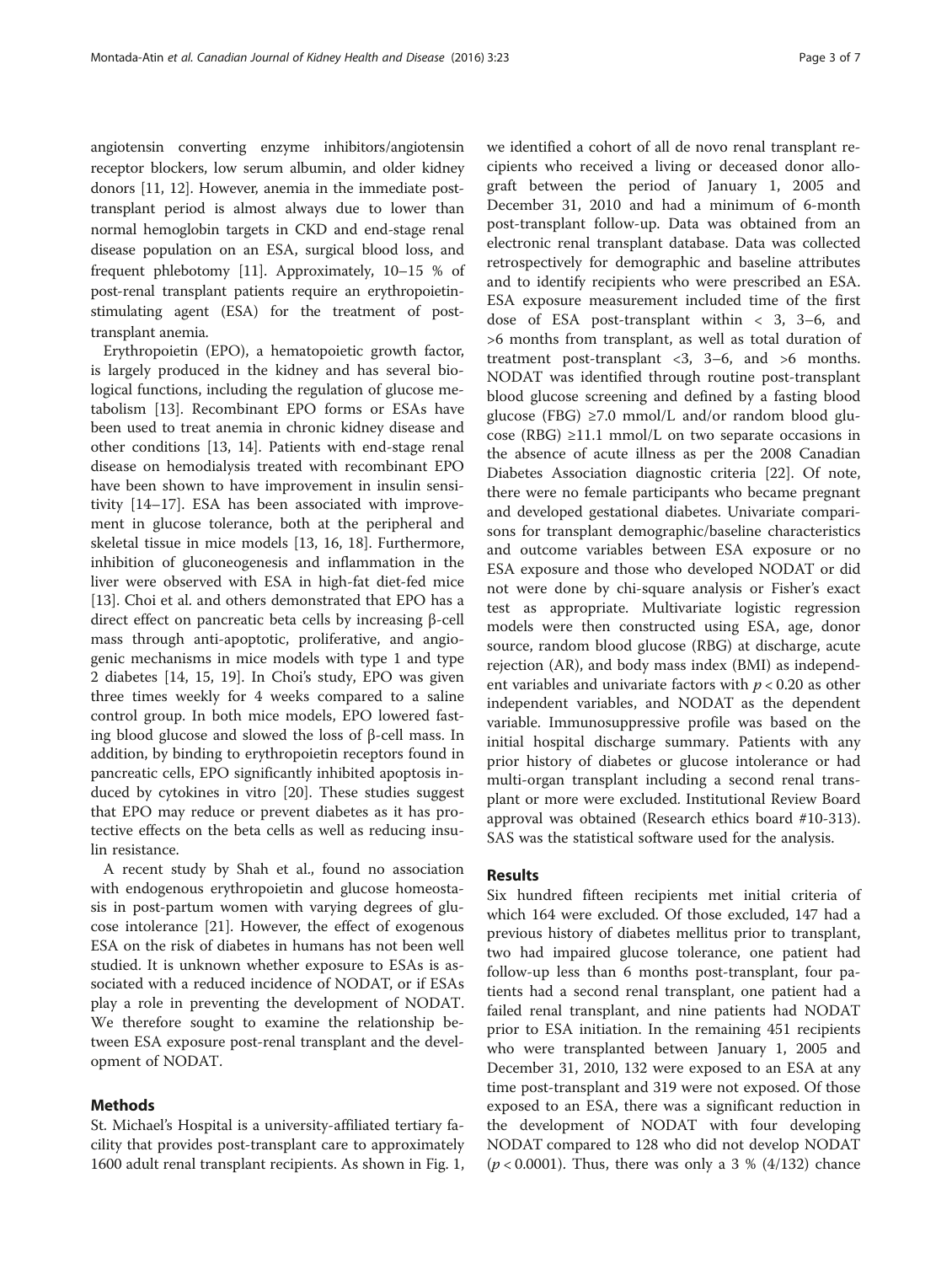<span id="page-3-0"></span>

of developing NODAT on an ESA compared to 15 % (48/319) chance not on an ESA. Of the 132 patients who received an ESA, none of the 29 patients who received ESA for up to 3 months duration at any time post transplant developed NODAT ( $p = 0.025$ ). While 1 of the 44 patients who received an ESA for up to 6 months duration at anytime post transplant developed NODAT  $(p = 0.0006)$ . Three of the 56 patients who received an ESA >6 months duration at any time post transplant developed NODAT; however, this did not reach statistical significance ( $p = 0.065$ ). Early exposure did not appear protective when ESA was given within 3 months post transplant ( $p = 0.23$ ).

There are two ESAs currently available in Canada, namely epoetin alfa (Eprex) and darbepoetin (Aranesp). Of the 132 recipients exposed to an ESA, 75 % received darbepoetin (Aranesp) and 25 % received epoetin alfa (Eprex).

## ESA vs. no ESA

Those on an ESA had significantly higher serum creatinine at discharge  $(p = 0.0002)$ , 3 months  $(p = 0.005)$  and 6 months ( $p = 0.001$ ), lower eGFR, and lower hemoglobin compared to those not on an ESA. Hemoglobin at discharge on an ESA was  $93.8 \pm 14.8$  (67–131) vs.  $100.8 \pm 15$ (69-149) not on an ESA,  $p < 0.0001$ . Hemoglobin at 6 months post-transplant was  $123.4 \pm 17.4$  (63–163) on an ESA vs.  $131.3 \pm 17.5$  (65–183) not on an ESA,  $p < 0.0001$ . Those on an ESA were more likely to have been recipients of deceased donor ( $p = 0.005$ ) and on azathioprine ( $p =$ 0.01). Those on MMF ( $p = 0.004$ ), cyclosporine ( $p = 0.02$ ), or a statin ( $p = 0.02$ ), and male gender ( $p = 0.002$ ) tended not to be on ESA. Prednisone dose at discharge was lower in those on an ESA  $(27.2 \text{ mg} \pm 14.4)$  compared to those not on an ESA (30.8 mg  $\pm$  17) ( $p = 0.035$ ). However,

prednisone dose was not significant at 3 months (8 mg  $\pm$ 10.2 on ESA and  $6.7 \text{ mg} \pm 4.4$  not on an ESA) and 6 months (5.5 mg  $\pm$  2.7 on ESA and 5.6 mg  $\pm$  3.1 not on an ESA) post transplant ( $p = 0.18$  and  $p = 0.68$ ). There was no significant difference in fasting blood glucose (FBG) at discharge (5.9 mmol/L  $\pm$  1.2 and 5.6 mmol/L  $\pm$  1.3,  $p =$ 0.23), 3 months  $(5.4 \text{ mmol/L} \pm 0.9 \text{ and } 5.4 \text{ mmol/L} \pm 0.6,$  $p = 0.82$ ) and 6 months (5.5 mmol/L  $\pm$  0.8 and 5.4 mmol/ L  $\pm$  0.6,  $p = 0.80$ ) between the two groups.

## NODAT vs. no NODAT

Baseline demographics at the time of transplant  $(N =$ 451) of older age ( $p = 0.0001$ ), hypertension as a cause of end-stage renal disease ( $p = 0.003$ ), prednisone ( $p = 0.02$ ), and ASA ( $p < 0.0001$ ) were statistically significant between the NODAT and no NODAT groups, where the risk of NODAT was higher (see Table [1](#page-4-0)—not all data is shown). In the 399 patients who had no NODAT, immunosuppression consisted of tacrolimus (311), tacrolimus extended release (73), cyclosporine (55), MMF (299), Myfortic (53), prednisone (345), azathioprine [\[16](#page-6-0)], and Rapamune [[23\]](#page-6-0). Prednisone dose was not significant at discharge (31.6 mg  $\pm$  12 with NODAT and 29.4 mg  $\pm 16.8$  with NoNODAT,  $p = 0.26$ ), at 3 months (7.3 mg  $\pm$ 5 with NODAT and 7.1 mg  $\pm$  7.1 with no NODAT,  $p =$ 0.88) and 6 months  $(6.3 \text{ mg} \pm 4.4 \text{ with NODAT and})$ 5.5 mg  $\pm$  2.7 with no NODAT,  $p = 0.10$ ) post transplant between the two groups. Two patients were on a prednisone avoidance immunosuppressive regimen, neither of which was on an ESA. One patient was not given prednisone due to the risk of GI bleed and the other was due to the strong family history of type 2 diabetes. Despite not being on prednisone, the patients still got NODAT.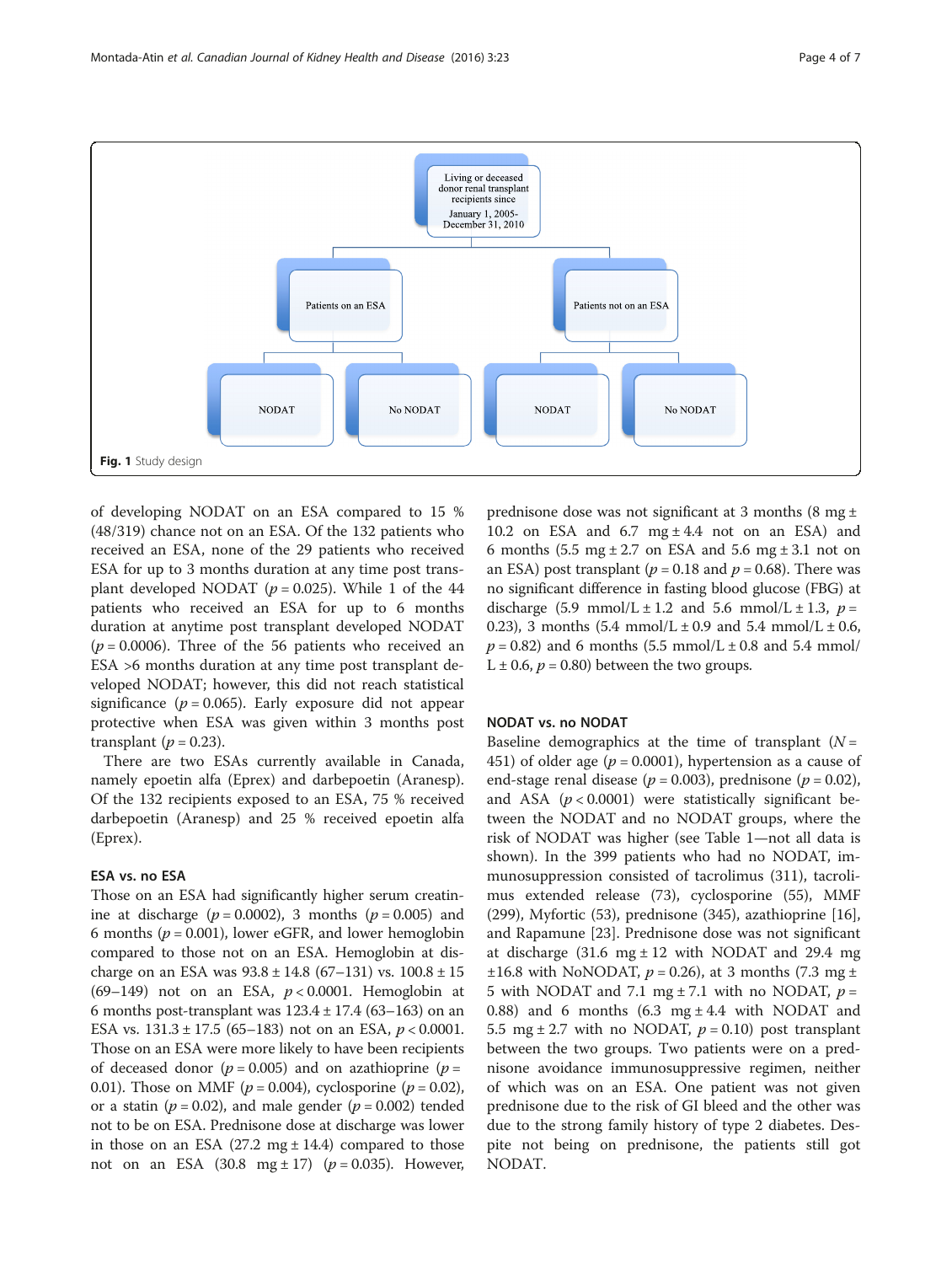<span id="page-4-0"></span>

|  |  |  | Table 1 Univariate analysis. Baseline characteristics/demographics |  |
|--|--|--|--------------------------------------------------------------------|--|
|--|--|--|--------------------------------------------------------------------|--|

| Baseline                                                | <b>NODAT</b>      | No NODAT          | $p$ value | ESA                      | No ESA           | $p$ value                |
|---------------------------------------------------------|-------------------|-------------------|-----------|--------------------------|------------------|--------------------------|
|                                                         | $N = 52$          | $N = 399$         |           | $N = 132$                | $N = 319$        |                          |
| ESA exposure (%)                                        | 4(3)              | 128 (97)          |           | $\overline{a}$           | $\equiv$         | < 0.0001                 |
| NODAT Yes (%)                                           |                   |                   |           | 4(8)                     | 48 (92)          |                          |
| Age at transplant (years)                               | $58.2 \pm 11.6$   | $50.7 \pm 13.4$   | 0.0001    | $51.8 \pm 13.8$          | $51.4 \pm 13.2$  | 0.51                     |
| Male (%)                                                | 33 (63)           | 248 (62)          | 0.89      | 68 (51)                  | 213 (67)         | 0.002                    |
| Donor source deceased (%)                               | 33 (63)           | 187 (47)          | 0.005     | 78/ (60)                 | 142 (45)         | 0.005                    |
| Body mass index (BMI)                                   | $26.9 \pm 6.5$    | $26.2 \pm 5$      | 0.43      | $25.8 \pm 4.9$           | $26.5 \pm 5.3$   | 0.21                     |
| Hepatitis C+ yes (%)                                    | 0(0)              | 4(1)              | 0.76      | 1(0.7)                   | 3(0.9)           | 0.63                     |
| Acute rejection (AR) yes (%)                            | 2(4)              | 26(6)             | 0.35      | 11(8)                    | 17(5)            | 0.22                     |
| Cause end-stage renal disease:                          |                   |                   |           |                          |                  |                          |
| Hypertension                                            | 11                | 33                | 0.003     | 11                       | 33               | 0.51                     |
| Glomerulonephritis                                      | 25                | 196               | 0.88      | 70                       | 151              | 0.27                     |
| Polycystic kidney disease                               | 6                 | 55                | 0.65      | 16                       | 45               | 0.57                     |
| Interstitial nephritis                                  | $\overline{2}$    | 46                | 0.06      | 14                       | 34               | 0.98                     |
| Obstructive uropathy                                    | $\mathbf{1}$      | 6                 | 0.57      | 1                        | 6                | 0.34                     |
| Other                                                   | $\overline{7}$    | 63                | 0.66      | 20                       | 50               | 0.88                     |
| Blood glucose at start of ESA ( $N = 13/N = 129$ )      | $7.3 \pm 2$       | $6.2 \pm 1.4$     | 0.04      | $\overline{\phantom{0}}$ |                  | $\overline{\phantom{a}}$ |
| Blood glucose at the end of ESA ( $N = 13/N = 129$ )    | $5.3 \pm 1.5$     | $5.7 \pm 1.2$     | 0.08      |                          |                  | $\equiv$                 |
| Tacrolimus IR yes (%)                                   | 40 (77)           | 311 (78)          | 0.86      | 104 (79)                 | 247 (77)         | 0.75                     |
| Cyclosporine yes (%)                                    | 9(17)             | 55 (14)           | 0.49      | 11(8)                    | 53 (16)          | 0.02                     |
| Tacrolimus ER (Advagraf) yes (%)                        | 8(15)             | 74 (18.5)         | 0.67      | 20(15)                   | 61 (19)          | 0.31                     |
| Prednisone yes (%)                                      | 50 (96)           | 345 (86)          | 0.02      | 121 (92)                 | 274 (86)         | 0.09                     |
| Creatinine (SCr) at initial hospital discharge (umol/L) | $162.8 \pm 110.2$ | $180.4 \pm 147.7$ | 0.32      | $225.1 \pm 188.3$        | $157.5 \pm 113$  | 0.0002                   |
| SCr at 3 months (umol/L)                                | $114.3 \pm 35.2$  | $127.2 \pm 43.6$  | 0.05      | $136.4 \pm 56.5$         | $121.1 \pm 34.4$ | 0.005                    |
| SCr at 6 months (umol/L)                                | $119.3 \pm 36.7$  | $128.9 \pm 49.8$  | 0.10      | $142.9 \pm 70.3$         | $121.1 \pm 32.6$ | 0.001                    |
| Hemoglobin (Hb) at discharge                            | $98 \pm 17.8$     | $98.7 \pm 14.9$   | 0.76      | $93.8 \pm 14.8$          | $100.8 \pm 15$   | < .0001                  |
| Hb at 3 months                                          | $120.8 \pm 16.8$  | $123 \pm 17.2$    | 0.41      | $117.7 \pm 16.2$         | $125 \pm 16.9$   | < .0001                  |
| Hb at 6 months                                          | $131.6 \pm 14.4$  | $128.5 \pm 18.2$  | 0.25      | $123.4 \pm 17.3$         | $131.3 \pm 17.5$ | < .0001                  |
| Random blood glucose (RBG) at discharge                 | $7.1 \pm 2.1$     | $5.8 \pm 1.7$     | < .0001   | 6 ± 1.8                  | 6 ± 1.8          | 0.93                     |
| RBG at 3 months                                         | $7.7 \pm 2.3$     | $5.9 \pm 1.3$     | < .0001   | $6.2 \pm 1.6$            | $6.1 \pm 1.7$    | 0.65                     |
| RBG at 6 months                                         | $6.9 \pm 1.6$     | $5.6 \pm 0.9$     | < .0001   | $5.5 \pm 1$              | $5.8 \pm 1.2$    | 0.01                     |

ESAs erythropoietin-stimulating agents, NODAT new-onset diabetes after renal transplant, RBG random blood glucose, BMI body mass index, Hb hemoglobin, SCr serum creatinine

FBG at discharge (5.9 mmol/L  $\pm$  1.8 and 5.6 mmol/L  $\pm$ 1.2,  $p = 0.0.519$ , 3 months  $(5.9 \text{ mmol/L} \pm 0.4 \text{ and}$ 5.4 mmol/L  $\pm$  0.7,  $p = 0.25$ ) or 6 months (5.8 mmol/L  $\pm$  1 and 5.4 mmol/L  $\pm$  0.7,  $p = 0.18$ ) post transplant was not significant between the two groups. Demographic and other characteristics between those with NODAT and those with no NODAT are provided in Table 1.

We examined NODAT rates 6 months after transplant and compared those exposed to an ESA vs. those who were not exposed to an ESA by chi-square analysis. Of the 132 patients who were exposed to an ESA, two developed NODAT. Of the 319 patients who were not exposed to an ESA, 15 developed NODAT. However, this was not statistically significant ( $p = 0.08$ ). Therefore, early exposure to ESA does not seem to protect against NODAT at 6 months post transplant.

As shown in Table [2](#page-5-0), the final multivariate logistic regression model, being on an ESA at any time posttransplant reduced the risk of developing NODAT; OR = 0.08, 95 % CI (0.018–0.352),  $p = 0.0008$ . Older age; OR = 1.41, 95 % CI (1.036–1.933), p < 0.02, higher random blood sugar at discharge; OR = 1.30, 95 % CI (1.077–1.57),  $p < 0.006$  and deceased donor; OR = 2.18 CI (1.009– 4.729),  $p = 0.04$  were associated with an increased risk of NODAT. The overall NODAT rate was 11.5 % (52/451). Although there was no difference in mean time-to-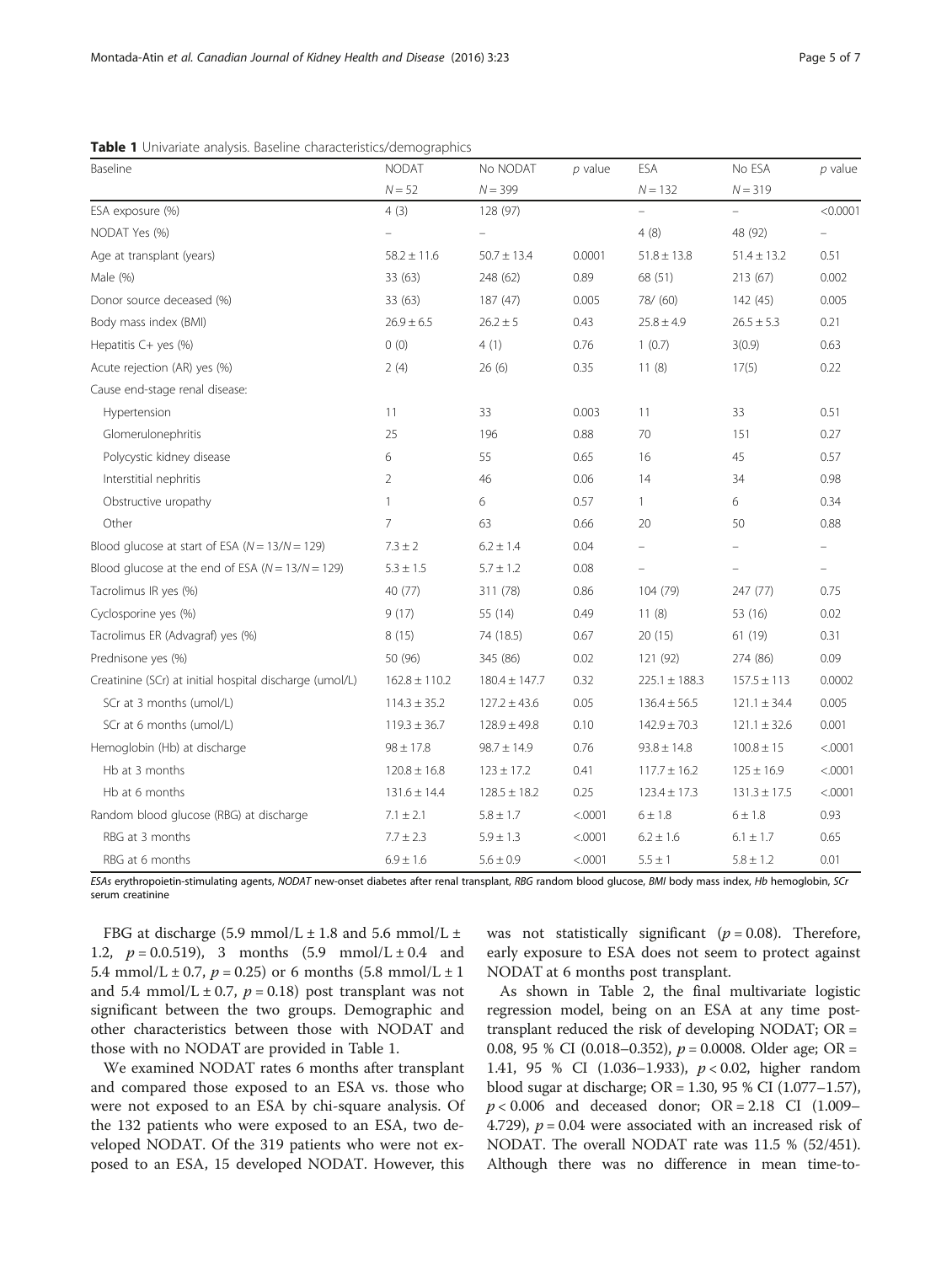<span id="page-5-0"></span>Table 2 Final multivariate logistic regression model. ESA exposure at any time post transplant

| Parameter                               | Odds ratio estimate | 95 % Wald confidence limits | p value |  |
|-----------------------------------------|---------------------|-----------------------------|---------|--|
| ESA                                     | 0.08                | $0.018 - 0.352$             | 0.0008  |  |
| Donor source (deceased vs. live)        | 2.18                | 1.009-4.729                 | 0.04    |  |
| Age (per 10 years)                      | 1.41                | 1.036-1.933                 | 0.02    |  |
| Random blood glucose (RBG) at discharge | .30                 | 1.077-1.57                  | 0.006   |  |
| Body mass index (BMI)                   | 1.04                | $0.974 - 1.124$             | 0.21    |  |
| Acute rejection (AR)                    | 1.21                | 0.129-11.423                | 0.86    |  |

ESA erthropoietin stimulating agents, RBG random blood glucose, BMI body mass index, AR acute rejection

NODAT on an ESA, 770 days (SD 863) vs. 249 days (SD 431) not on an ESA,  $p = 0.31$ , there was a trend in delaying the onset of diabetes in those on an ESA. Mean time from transplant to the first dose of ESA was 153 days. Mean duration of follow-up was  $1141.9$  days  $(SD = 590.6)$ . Seventeen patients were on an ESA pre-transplant, none of whom developed NODAT. However, two were restarted on an ESA post transplant, for less than 3 months and the other greater 6 months.

There were 29 patients from the original cohort that were no longer followed in our clinic by the end of the study period. Twelve patients were deceased, 14 returned to dialysis due to graft failure, and 3 were discharged from our clinic/transferred to another facility for their post-transplant care. Of the 29 patients who were no longer followed, 22 were exposed to an ESA, 19 of which did not have NODAT.

#### **Discussion**

Exposure to an ESA at any time post transplant, particularly if given for up to 6 months duration, was associated with a reduced risk of developing NODAT compared to those who were not exposed. The mechanism of this effect is unclear. It is also unclear whether exposure to ESA for greater than 6-month duration impacts the risk of NODAT. In our study and in other analyses, the highest risk of NODAT was within the first 12 months posttransplant.

ESAs have decreased the need for blood transfusions and improved the quality of life in patients with CKD and anemia compared to no treatment; however, the risks and benefits of ESA therapy as well as cost effectiveness is unclear in renal transplant recipients due to the limited evidence available [[24](#page-6-0)–[26\]](#page-6-0). The Correction of Anemia and Progression of Renal Insufficiency in Transplanted (CAPRIT) patients study, a European, multicenter, randomized trial of renal transplant recipients assessed the effect of normalization of anemia (130–150 g/L) compared to partial correction (105– 115 g/L) with ESA on the progression of graft dysfunction. The CAPRIT authors found after 2 years of follow-up that, normalization of hemoglobin was associated with improved quality of life, and less progression

of chronic allograft nephropathy without an increase risk of cardiovascular events [[23\]](#page-6-0). However, in a retrospective study, an increase in mortality was seen in renal transplant recipients who had hemoglobin levels lower or higher than 125 g/L on an ESA (U-shaped curve) compared to those not on an ESA, where the relationship between hemoglobin and mortality was linear [\[26\]](#page-6-0). Studies targeting normal or higher hemoglobin levels in patients with CKD showed an increased risk of adverse outcomes including cerebrovascular events, vascular access thrombosis and hypertension, and an increase in cost compared to a lower hemoglobin target [\[25](#page-6-0), [27](#page-6-0), [28](#page-6-0)]. It has also been postulated that higher ESA doses may increase the risk of mortality; however, this has yet to be confirmed [[29\]](#page-6-0). Therefore, weighing potential benefits of ESA in reducing the risk of NODAT must be weighed against the potential adverse effects particularly when the hemoglobin is near normal and at higher doses of ESA.

Limitations of this study include its retrospective nature, single center, and homogenous population; thus, generalizability of the results must be approached with caution. Although several confounders are included in the multivariate regression model, we did not include other potentially important confounders such as gender, ethnicity, hepatitis C, and steroid use in the analysis and therefore residual confounding may exist. In addition, immunosuppression may have been altered by the prescriber in response to blood sugar levels to minimize risk of NODAT, thus leading to selection bias.

## **Conclusions**

The incidence of NODAT and its effects in renal transplant recipients is significant, including greater risk of graft loss and reduced patient survival. In our study, we found that older age, higher RBG at discharge, and deceased donor were associated with an increased risk of NODAT; however, even accounting for these factors, ESA exposure remained protective. Reducing the risk of NODAT may improve the overall health and quality of life of patients and their renal transplant. Being on an ESA may have a role in preventing NODAT, particularly if given for up to 6 months duration post-transplant,